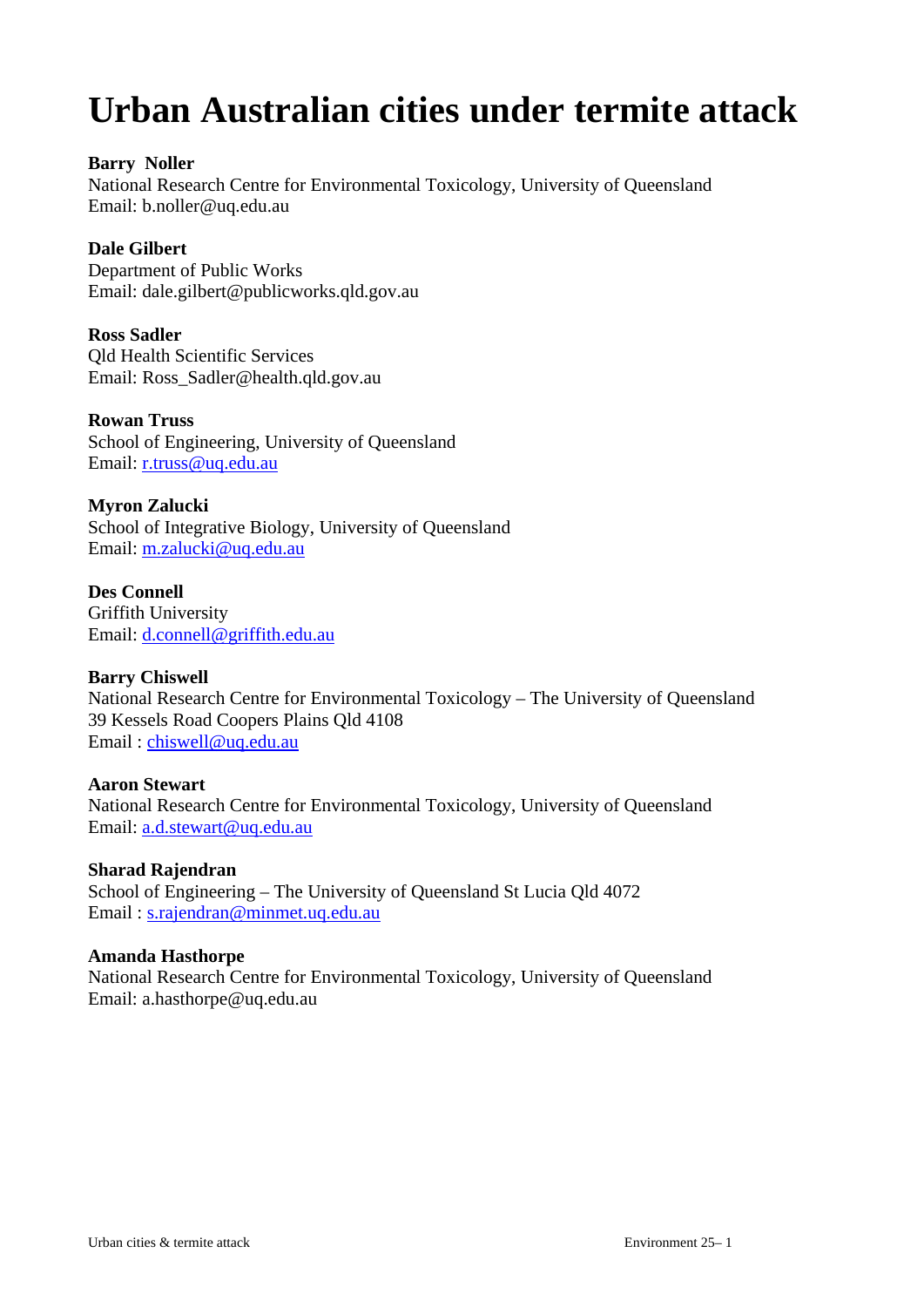# **Urban Australian cities under termite attack**

# **ABSTRACT**

There is an emerging huge cost to buildings and other wooden structures from termite damage in urban Australia. Concerns about the environmental and public health consequences of the large quantity and frequent reapplication of termiticides (chemicals for the treatment of termites) in urban Australia has led stakeholders to identify a need to have appropriate information that reflects local conditions about their environmental and health effects. There are costs associated with the prevention and treatment of termite infestation in wooden structures. Reapplication of chemical barriers is required every 2 to 5 years depending on the products used and local conditions. Currently in urban Australia, we have been enjoying a period of overlap where older buildings are still being protected by the organochlorines while new structures are treated with organophosphates or pyrethroids. However, the effectiveness of the residual organochlorines is now reducing, and older houses may be at risk of termite infestation. The potential costs of re-treatment and repairs are likely to increase dramatically in the future as older slab-on-ground dwellings become susceptible due to the eventual breakdown of the organochlorine termiticides.

It is critical to identify information gaps between current acceptable industry practice for termite management in urban locations and public concerns. This may be achieved by recognising gaps in knowledge of each component of termite management, from termite ecology through to the present and future use of termiticides, and identifying these in terms of industry, public and client priorities. A review on aspects of environmental effects of currently used termiticides, along with a review of previous, current and future termiticides in the context of appropriate techniques for termite management and client priorities has identified several requirements including the following: (i) Further information on Australian termite biology, taxonomy, ecology and behaviour; (ii) Improved definition of the problem of termite infestation needs to be defined, locally and nationally; (iii) Identification of high-risk structures and building types, so that preventive measures can be taken in terms of design and construction; and (iv) Further education for homeowners, builders, designers, legislators and landscape designers in terms of practices in landscaping and design that inadvertently favour termites. Such approaches provide a pathway to deal with the "attack" by termites on buildings in urban Australia.

# **INTRODUCTION**

Termites consume wood and cellulose in natural bush land and serve an important ecological function by converting dead trees into organic matter. Unfortunately in the urban environment, the wood in buildings and other structures such as wooden power poles and bridges is equally appealing to termites and infestation can cause considerable damage. During the 1999–2000 financial year, the Queensland Department of Housing spent \$410,000 managing termite infestations in public housing. In the Ipswich, Woodridge and Capalaba areas in southeast Queensland, the estimated cost of repairs for termite damage ranged from \$18,000 to \$60,000 per property (Department of Public Works' Built Environment Research Unit figures, September 2005). On average, termite infestations cost approximately \$1500 in treatment, and repairs of \$5000 for each building affected (Caulfield, 2002). It is estimated that 10% of Australian houses have had or will have termite infestations, with that figure rising to 65% in some areas – a resulting per annum cost of \$4 billion (Caulfield, 2002). Management of termites, and eradication of exotic species is also costly – a campaign to eradicate West Indian dry wood termite *Cryptotermes brevis* (Walker) in Queensland is estimated to have cost \$4.2 million by 1998 (Peters and Fitzgerald, 1998). Worldwide, damage caused by termites is estimated at U.S \$22 billion per annum in terms of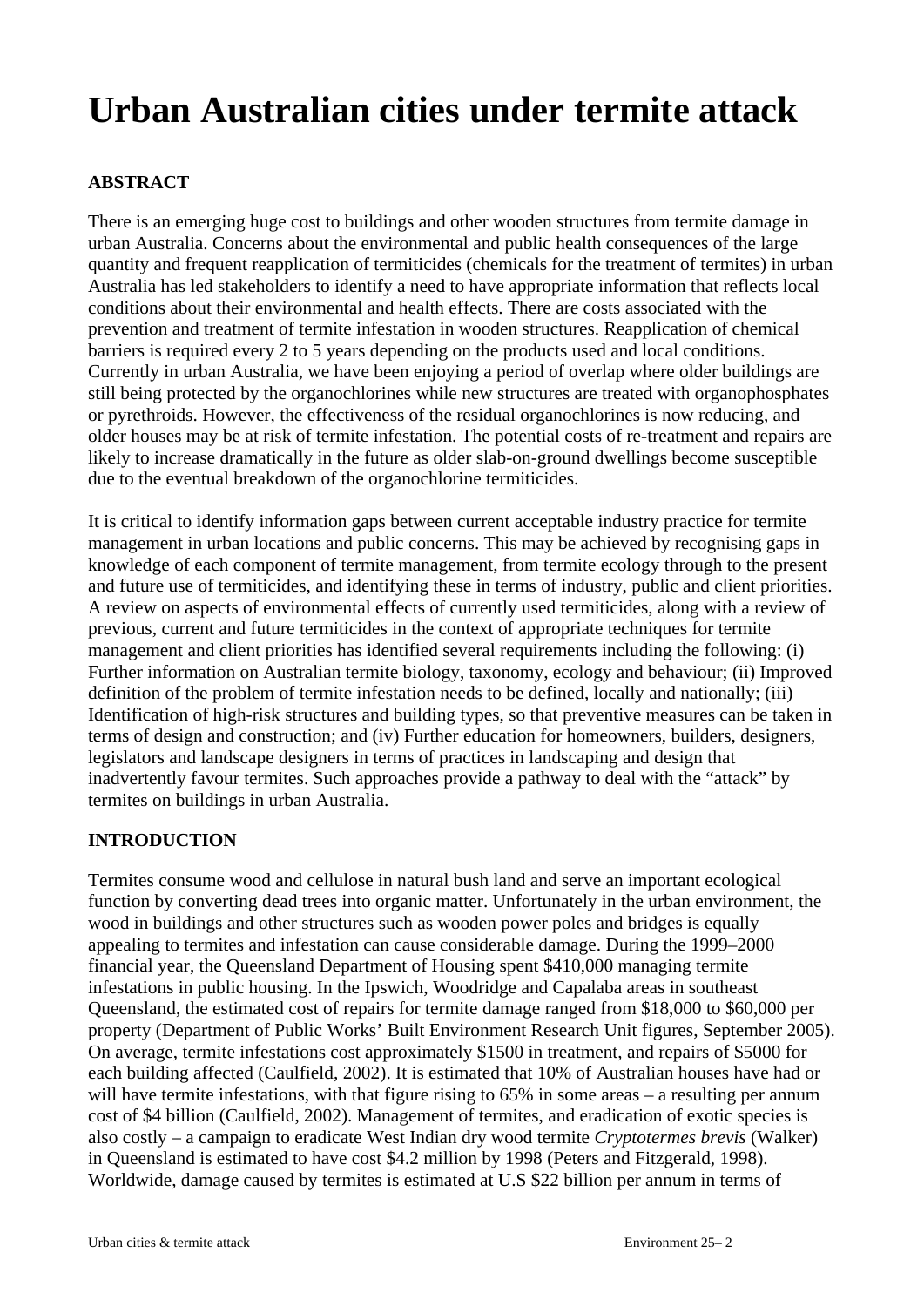damage to wooden structures (Fage et al., 1988). Treatment and prevention of termite damage in Australian cities is therefore needed, and may give rise to unwanted side effects (Figure 1).

Until 1995, organochlorine termiticide treatments were used to create barriers to termites in Australia. These have since been replaced with other, less persistent, chemicals and physical barriers. As a consequence, chemical termiticides need to be reapplied on a regular basis, averaging every 3 to 5 years depending on local conditions. There is a relative lack of knowledge of the consequences of repeatedly using these replacement chemicals under Australian conditions (Boyd et al., 2003). In 2005, bifenthrin (FMC Australasia Pty Ltd) is the most commonly used termiticide in Australia followed by imidacloprid and fipronil. Chlorpyrifos (Dow Agricultural Products) has decreased in use because of concerns over toxicity and efficacy in alkaline soils (Boyd et al., 2003). Permethrin, alpha-cypermethrin are not currently used even though they remain registered for use in Australia by the National Registration Authority (NRA).

Thus a key problem is identified with respect to building and housing protection in Australian cities from termite attack. This attack is expected to increase due to the apparent decline in effectiveness of the organochlorines that were applied prior their use being banned.

## **Termite Ecology**

Australia's termite fauna is diverse, represented by five families (Mastotermitidae, Termopsidae, Kalotermitidae, Rhinotermitidae and Termitidae) comprising 40 known genera and more than 266 described species. Termites play a key role in the nutrient cycles of tropical ecosystems (Whitford, 1991). Termites may be grouped as damp wood, dry wood or subterranean, depending on their habits. Damp wood termites live in rotten wood, particularly in logs or in damp sections of trees and are rarely considered to be of economic concern. Certain dry wood termites are of economic importance, with the exotic West Indian dry wood termite *C. brevis* identified as the most destructive species (Peters and Fitzgerald, 1998). Subterranean termites are those that require contact with the ground or moisture and they are responsible for damage to timber structures in buildings and in trees.

In Australia, the majority of pest termites are native (the exception is *C. brevis*) (Boyd et al., 2003). They are well adapted to local conditions and may be quite resistant to treatments. Relatively few Australian termites are considered to be pests of sound timber, with the most economically important being *Mastotermes darwiniensis* (Froggatt)*, Coptotermes acinaciformis* (Froggatt)*, Coptotermes frenchi* Hill, *Coptotermes raffrayi* Wasmann*, Coptotermes michaelseni* Silvestri, *Schedorhinotermes reticulatus* (Froggatt), *Schedorhinotermes seclusus* (Hill), *Schedorhinotermes intermedius* (Brauer)*, Schedorhinotermes actuosus* Hill, *Heterotermes platycephalus* Froggatt*, Heterotermes paradoxus* (Froggatt), and *Nasutitermes exitiosus* (Hill) (Hill, 1942, Peters et al., 1996, Postle & Abbott, 1991).

Subterranean termites forage for food by means of covered runways (or galleries), which extend from the central nest to food sources above or below ground (up to 95m away) (Miller, 1993). Colonies consist of distinct castes, each performing a specialised task within the colony. Workers provide food for the colony, feed the other caste members and excavate galleries, while soldier termites defend the colony and tend to be equipped with mandibles or a proboscis (depending on the species) for defence. Reproductives are winged, and tend to swarm after summer rains to establish new colonies. On returning to the ground the reproductives shed their wings and search for food and moisture in the soil. After digging a chamber near a food source, the pair mate and a colony is begun. Supplemental reproductives can be formed in some species within 3 to 4 months after separation from the founding colony (Pawson & Gold, 1996), making it important not to fractionate the colony during management procedures.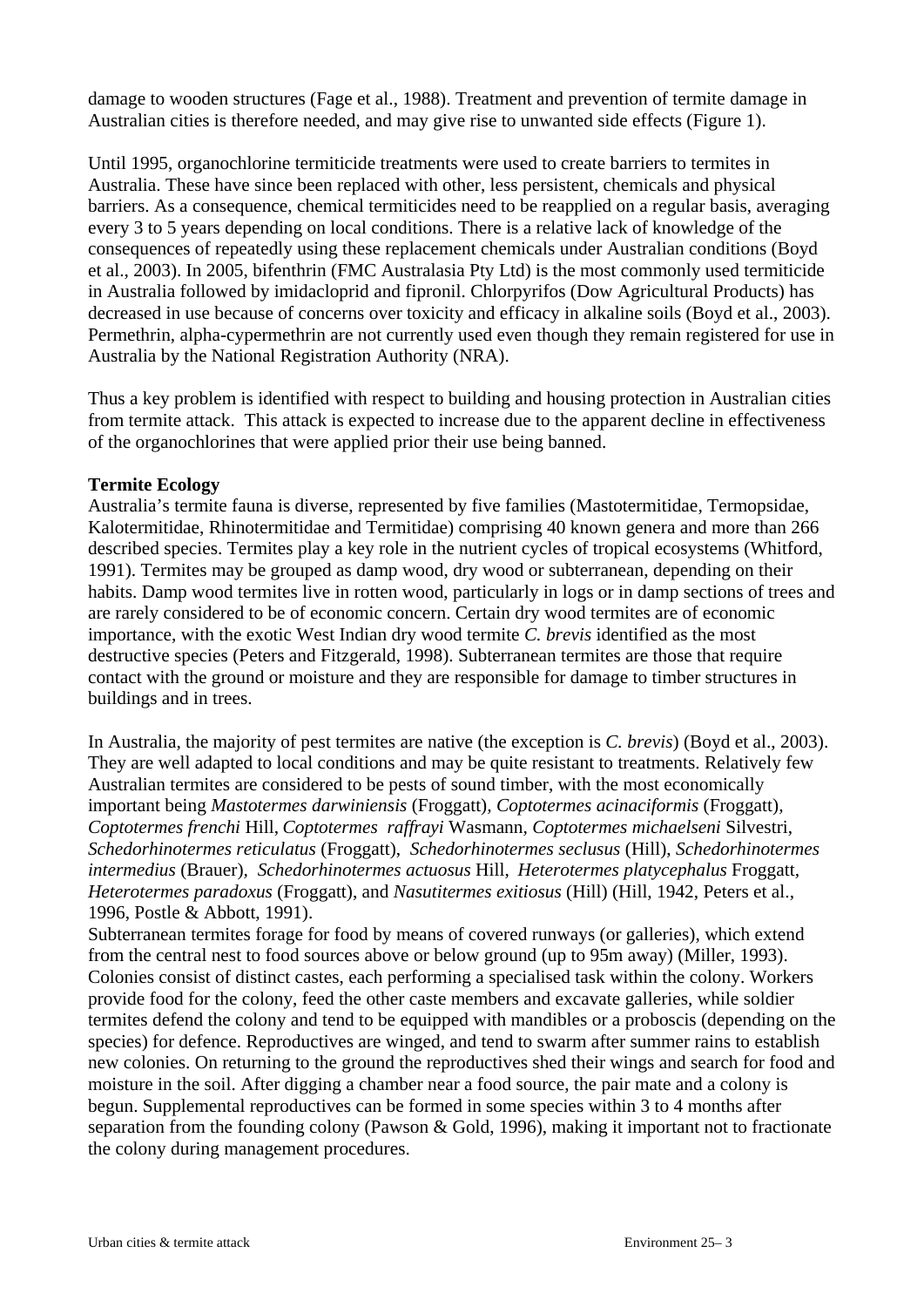

**Figure 1 Examples of termite damage. Photos courtesy of Amalgamated Pest Control.**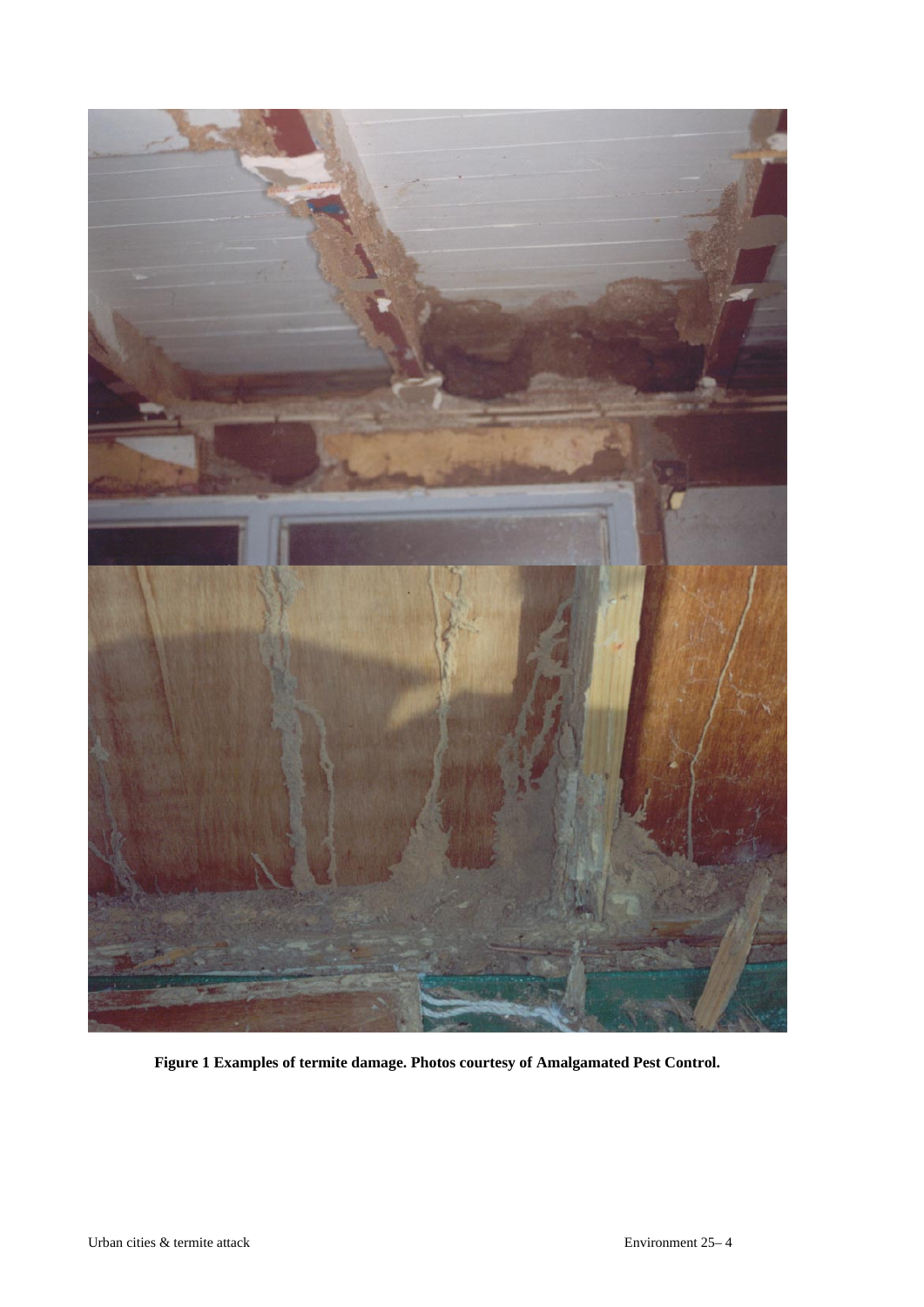# **HISTORICAL TERMITE MANAGEMENT IN AUSTRALIA**

In Australia prior to 1962, arsenic dusting was the most common means of small-scale termite management. Nests were located and dusted directly with arsenic trioxide powder. Before 1995, subterranean termite management in Australia was based on the use of the highly persistent organochlorine insecticides ( Peters & Fitzgerald, 1988), such as aldrin, dieldrin, chlordane and heptachlor (known collectively as cyclodienes, because of their particular chemical structure), which were well suited to slab-on-ground housing construction. Because of their chemical stability, they were extremely effective Australia-wide, and had no immediate adverse health effects at the levels of exposure arising from the approved use. Owing to environmental and public health concerns associated with their persistence in the environment and their tendency to accumulate in the fat of animals and humans, these chemicals were withdrawn from the market in 1995 and alternative strategies for termite management have been developed (Boyd et al., 2003).

Organochlorines used under slabs offered protection from termites for up to 30 years, and pretreated wood for up to 10 years (Boyd et al., 2003). For some species organochlorine baits (Mirex) were used with success. The Northern Territory and Western Australia received an extension to use of organochlorines in the form of Mirex and Mirant baits for *M. darwiniensis* management only, until June 2003. These products were largely used for prevention of termite infestation of fruit trees in orchards.

Currently in Australia, we may be enjoying a period of overlap where older buildings are still being protected by the organochlorines while new structures have been treated variously with organophosphates (chlorpyrifos), pyrethroids (bifenthrin) and imidocloprid. Houses built before 1985 may still be protected to some extent by the organochlorine termiticides applied to the soil during construction. However, the effectiveness of the residual organochlorines will have been reducing over time (possibly up to 20 years although there is no reliable Australian data), and older houses may be at risk of termite infestation. The potential costs of re-treatment and repairs are likely to increase dramatically in the future as older slab-on-ground dwellings become susceptible due to the eventual failure of the organochlorine termiticides.

The success of the organochlorines over long periods of time has added to the popularity of slab-onground housing in Australia, buildings which are much more susceptible to infestation by termites than older style above-ground housing (Boyd et al., 2003). This means that the potential for termite damage is increased. The result of Australia's previous reliance on the highly persistent organochlorines is that modern housing is quite susceptible to attack by termites, with termites entering buildings through weepholes, expansion joints, service ducts and cracks in brickwork which often extend several courses below ground. Simple alterations in building and property maintenance practices, such as providing exposed slab edges above ground and extending aprons of slab around slab-on-ground dwellings will allow termite incursions to be reduced and detected, providing that regular inspections take place.

Organophosphates and pyrethroids have since been offered as alternatives to the organochlorines (Boyd et al., 2003). These chemicals are effective against termites for a much shorter time (< 5 years), due to the shorter lifetimes of these chemicals which break down relatively quickly and therefore do not provide long-term protection. The need for more regular applications of the newer, less-persistent chemicals results in an increased chance that householders and the pest control operators will be more frequently exposed to the chemicals.

#### **Persistence of Termiticides**

Persistence describes the tendency of a chemical to survive in the environment without transformation or loss (Boyd et al., 2003). Persistence in soils is usually described by the half-life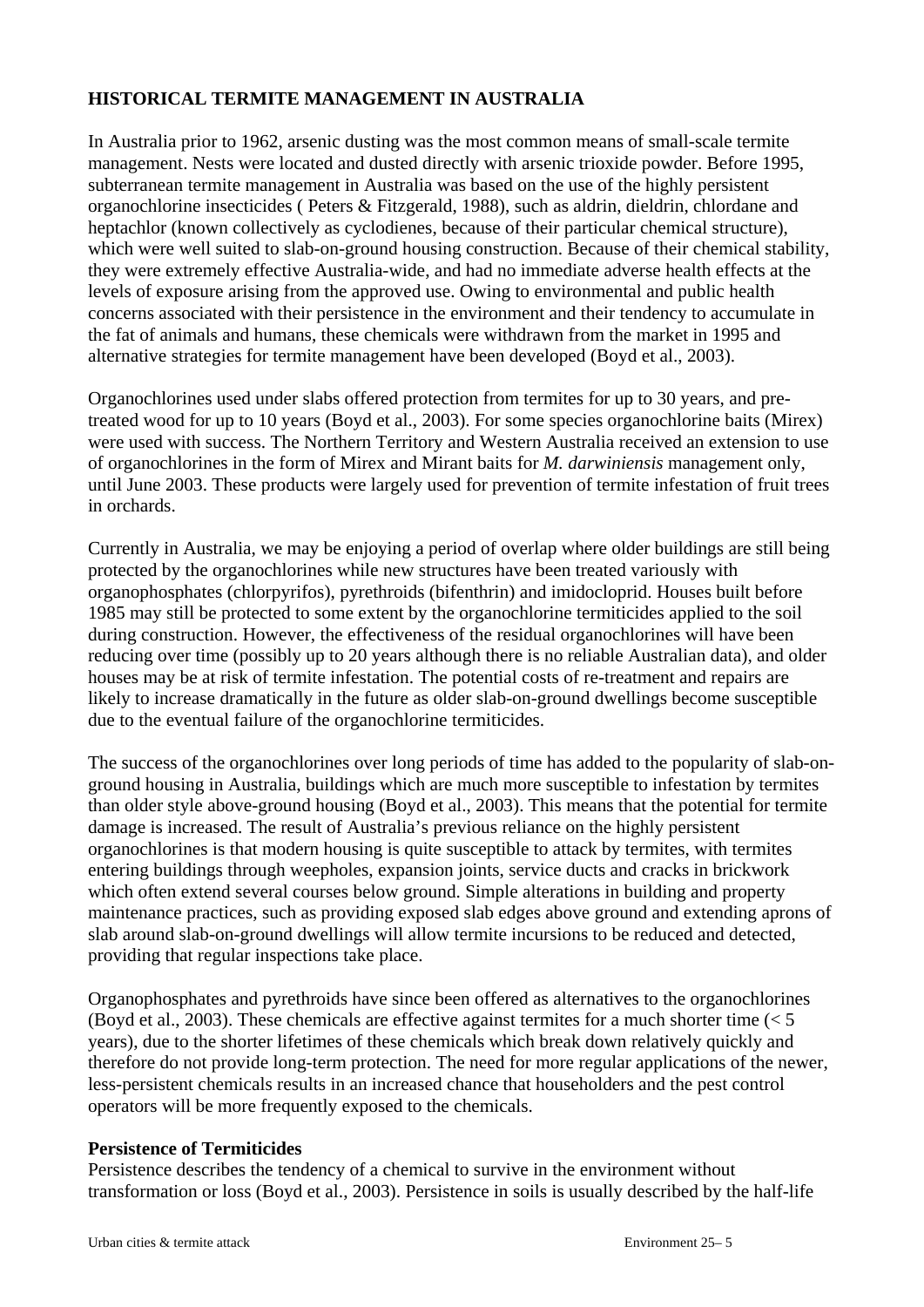(the time taken for the chemical to degrade to half of the original concentration). Degradation of a termiticide may be by various routes, including microbial degradation (breakdown by micro organisms), chemical degradation (breakdown due to reactions with air, water and oxygen, or other chemicals the non-enzymatic pathway is very slow), and photo degradation (breakdown of pesticides by sunlight). The half-life may be established under different conditions, varying pH or soil type or in matrices other than soil (i.e. in water). The resultant values can therefore cover a large range and may only be of use as a comparative or relative description, and can vary greatly due to differences in soils, biota, climate and other factors. For this reason, soil half-life values should be interpreted with caution. It should also be noted that most half-life data represent breakdown of the parent compound and do not take into account biological effects of metabolites. Generally:

- Termiticides described as "persistent" have half-lives of  $>100$  days
- Termiticides described as "moderately persistent" have half-lives of 30–100 days
- Termiticides described as "non-persistent" termiticides have half-lives of <30 days

The mobility of a termiticide in soil, air and water is influenced by its persistence and can be defined by parameters, including sorption, water solubility and vapour pressure.

Sorption is the attraction between a chemical and soil, vegetation, or other surfaces, but often simply refers to the binding of a chemical to soil particles. The sorption constant  $K_{\text{oc}}$  describes the potential to bind to soil particles, based on organic carbon content. Put simply, the higher the  $K_{oc}$ value, the greater the sorption (Table 1) (Bockting et al., (1993), Boyd et al., (2003), Laskowski (2000) & Sabljic et al., (1995)). Differences in termiticide formulations and soil types can influence sorption.

Termiticides may volatilise, with rates determined by the moisture content of the soil, and the pesticide's vapour pressure, sorption and water solubility. Volatilisation from moist soil is described by the Henry's Law Constant, calculated by the ratio of the vapour pressure of the chemical to its solubility in water, which characterises the tendency for a pesticide to move between the air and the soil water. The higher the Henry's law constant, the more likely it is that a pesticide will volatilise. Vapour pressure is the tendency of a chemical to volatilise – a termiticide with a vapour pressure of less than  $1.0 \times 10^{-8}$  mm Hg has a low tendency to volatilise, while those with vapour pressures of more than  $1.0 \times 10^{-3}$  mm Hg have a high tendency to volatilise. Solubility in water describes how much of a chemical will dissolve in water, usually measured at  $20^{\circ}$ C or  $25^{\circ}$ C. Termiticides with high solubility are more likely to be mobile in the soil, they are likely to leach to groundwater and be involved in runoff.

#### **Current Chemical Termite Management in Australia**

The withdrawal of the organochlorines as termiticides in Australia has by necessity encouraged the introduction and investigation of new products and methods for termite management (Boyd et al., 2003). Previously, because the organochlorines were so effective, there was apparently little commercial incentive to develop new chemicals or barrier controls. Chemical control can be divided broadly into preventative and curative measures. New buildings are treated with a chemical barrier beneath and surrounding their slabs. Where access to slabs is not practical for under-slab termiticide application, reticulation systems can be installed pre-construction, enabling repeated application of termiticides over time. Where a termite infestation has occurred, chemicals may be applied as spot treatments, sprays, baits or gases. There are termiticides registered for use in Australia as varying formulations of synthetic pyrethroids (e.g. permethrin and bifenthrin), organophosphates (chlorpyrifos), the chloronicotinyls (imidacloprid), arsenic trioxide (as a dust for spot treatments), and recently a phenyl pyrazole (fipronil), along with wood preservatives such as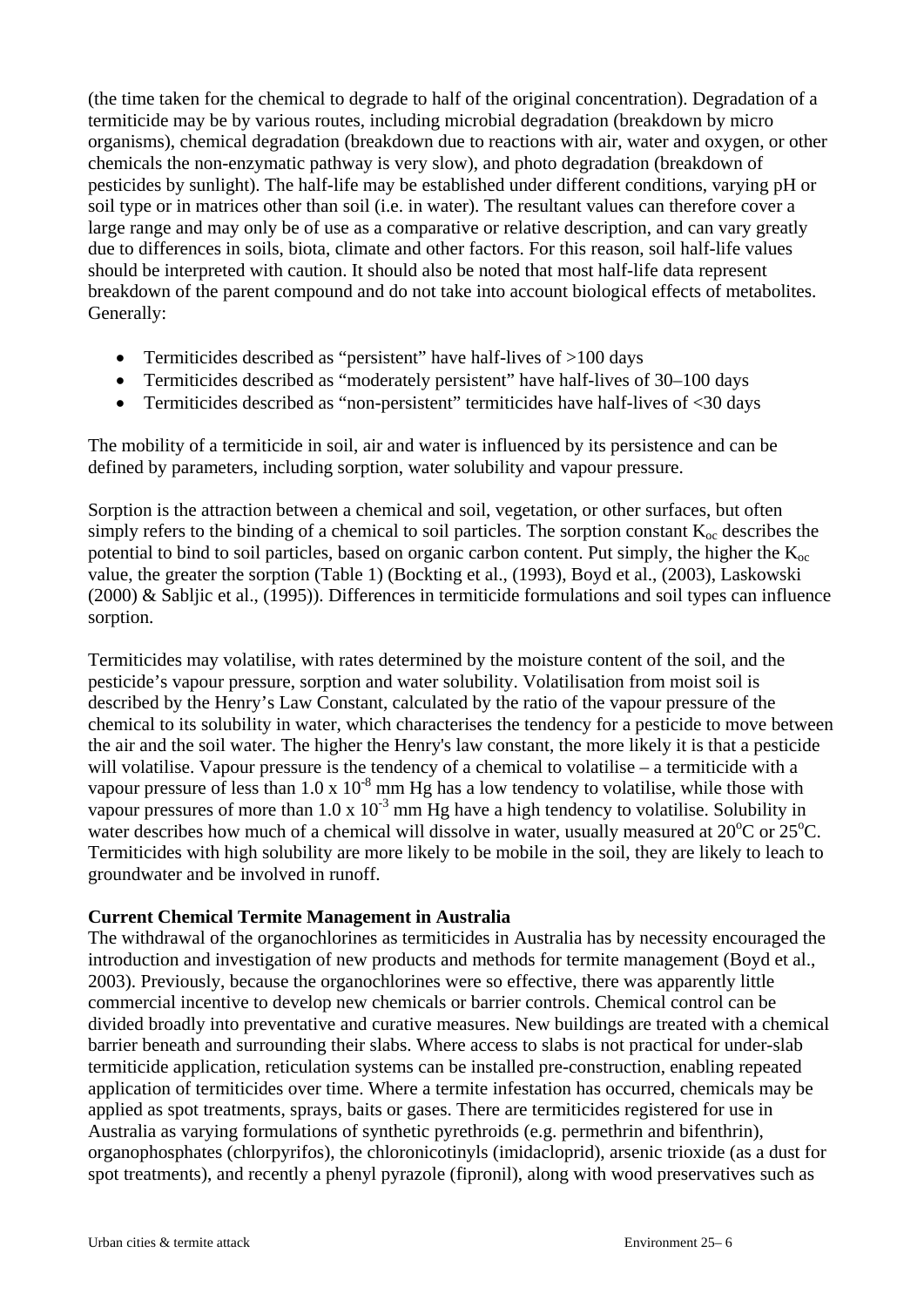| <b>Termiticides</b>          | Log K <sub>OC</sub> (Range) | <b>Reference</b>                             |
|------------------------------|-----------------------------|----------------------------------------------|
| <b>Synthetic Pyrethroids</b> |                             |                                              |
| Bifenthrin                   | $5.06 - 5.47$               | Laskowski (2000)                             |
| Deltamethrin                 | $4.7 - 6.39$                | Laskowski (2000)                             |
| Cyfluthrin                   | $4.7 - 5.09$                | Laskowski (2000)                             |
| Fenpropathrin                | $4.13 - 4.98$               | Laskowski (2000)                             |
| Permethrin                   | $3.91 - 5.74$               | Bockting et al., (1993),<br>Laskowski (2000) |
| Lambda-cyhalothrin           | $3.5 - 5.92$                | Laskowski (2000)                             |
| Cypermethrin                 | $3.02 - 5-72$               | Laskowski (2000)                             |
| <b>Other</b>                 |                             |                                              |
| Chlorpyrifos                 | $3.00 - 4.32$               | Bockting et al., (1993)                      |
| Fipronil                     | 2.91                        | Boyd et al., (2003)                          |
| Imidacloprid                 | $2.12 - 2.49$               | Boyd et al., (2003)                          |
| <b>Organochlorines</b>       |                             |                                              |
| <b>Mirex</b>                 | 6.00                        | Sabljic et al., (1995)                       |
| p-DDT                        | 5.31                        | Sabljic et al., (1995)                       |
| Chlordane                    | 5.15                        | Sabljic et al., (1995)                       |
| Aldrin                       | 4.69                        | Sabljic et al., (1995)                       |
| Dieldrin                     | 4.55                        | Sabljic et al., (1995)                       |

**Table 1 Reported Koc values of various termiticides in soil** 

boron, copper, fluorine and creosote that are also used alone or in combination to prevent termite attack.

#### **Migration and Behaviour of Currently used Termiticides in Soils**

Environmental variables are important, particularly in terms of transport, degradation and volatilisation of termiticides. Following application, termiticides can be lost from the original application site via lateral and vertical movement into surrounding soil and groundwater. It is possible that these chemicals will be transferred to local biota and animals.

The movement of termiticides through soil largely depends on the physical properties of individual chemical actives, the presence of water and biota and organic material, as well as the solvent/s that have been used in the pesticide formulation. Soil characteristics, pH and the presence of organic matter play major roles in determining the persistence and efficacy of chemicals. The half-life of a chemical in the soil will depend on a combination of these factors and will be influenced by the biota present. Sandy soils with low biota/low organic content and wet conditions generally result in increased transport, whereas those with high clay and organic content minimise chemical migration. The mineral content of the soil will influence degradation, by affecting adsorption rates or catalysing decomposition. Termiticides, in particular the organophosphates, can be lost from the soil through movement of volatiles into the air due to their significant vapour pressures at ambient temperatures associated with lower Henry's Law constants. Soil properties – organic content, silt and clay content, pH and cation exchange capacity – are therefore important in affecting the bioavailability and dispersal of termiticides.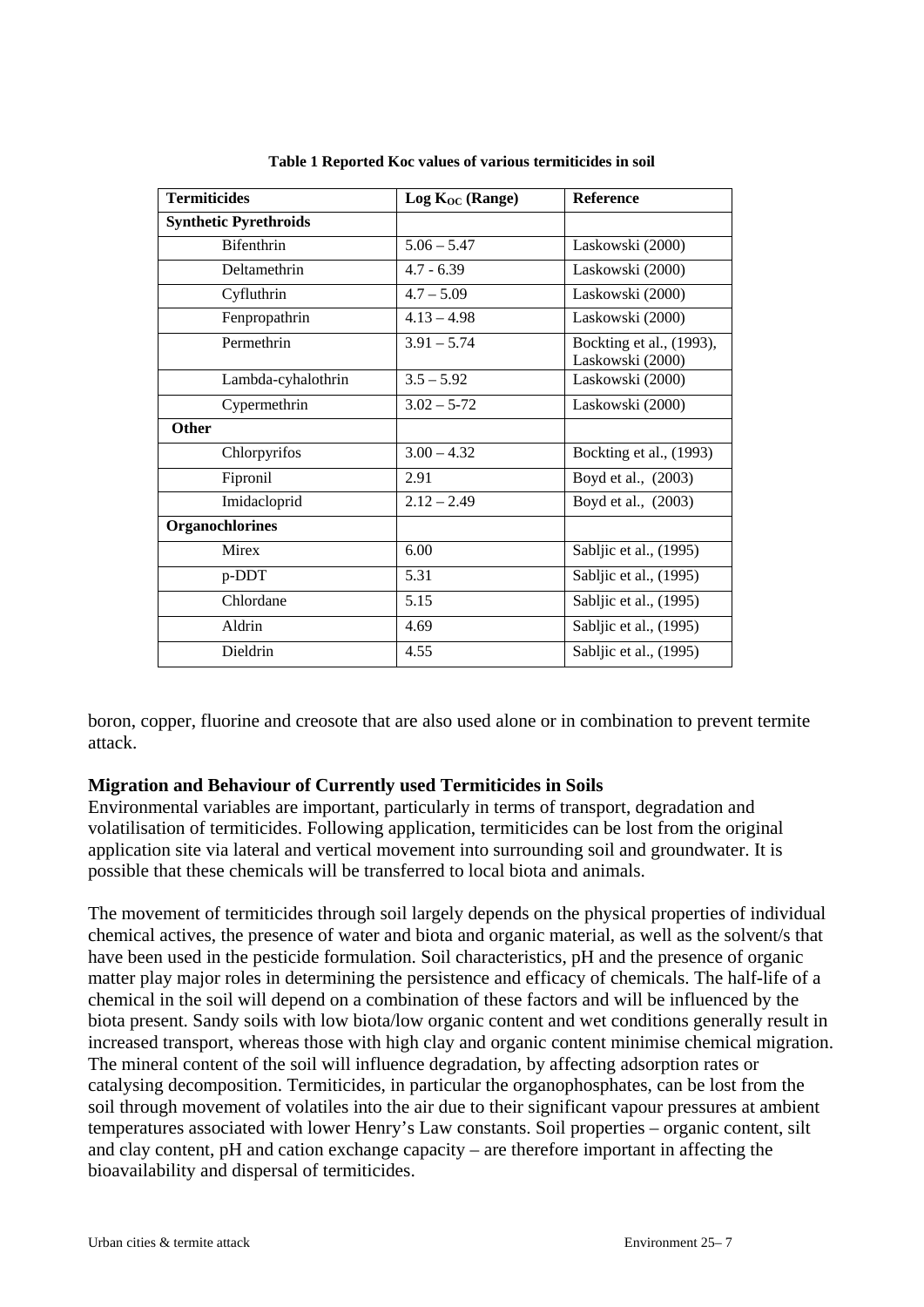# **The Efficacy and Persistence of Currently used Termiticides**

Australian evaluations of the organophosphates in soils suggest an effective life for chlorpyrifos of 7 to 12 years if covered, to as little as 4 years when exposed to the elements (Lenz et al., 1988), and less than 3 years in tropical Australia. A field study of leaching and degradation of pesticides (including chlorpyrifos, chlorthal dimethyl, fenamiphos, fenamiphos plus metabolites, linuron, metalaxyl, metribuzin, prometryne, propyzamide and simazine) in coastal sandy soils (pH 5.3) in Western Australia demonstrated that degradation rates vary widely between pesticides (Kookana et al., 1995). Murray et al. (2001) examined the stability of chlorpyrifos in six Australian soil types. Soil pH had no effect on the rate of degradation.

Testing of four soil types with six termiticide formulations indicate that soils have a significant influence on the efficacy of the chemicals (Forschler and Townsend, 1996). Of the termiticides tested (including chlorpyrifos, fenvalerate, cypermethrin and permethrin), all had concentrations lethal to termites that were at least seven times lower in sandy soils than in sandy loam or sandy clay loam (Forschler and Townsend, 1996).

A study of 6 termiticides (bifenthrin, chlorpyrifos, cypermethrin, fenvalerate, permethrin and isofenphos) applied to different soil types in Texas, USA, demonstrated significant differences in effectiveness (as measured by termite activity), bioavailability and residue (Gold et al., 1996). Barrier efficacy tests of a range of termiticides (Dursban, Equity, Dragnet, Prevail, Biflex, Pryfon, Demon, PP321 and Sumithion) in the USA indicate that while all formulations provide equal protection against *R. flavipes*, *C. formosanus* was able to tunnel deeper into sand treated with organophosphates than in sand treated with pyrethroids ( Su et al., 1993). Acidic soils with low clay and organic content in Texas, USA, were found to be the most stable in terms of remaining bioavailability of pesticides, while alkaline soils with high clay content and organic compositions higher than 1% were least effective in retaining termiticide residuals over time (Gold et al., 1996).

Pyrethroids (bifenthrin, cypermethrin, lambda-cyhalothrin and permethrin) appear to provide longer protection than organophosphates (chlorpyrifos, fenitrothion and isofenphos). According to 5-year field trials in Florida, USA, against *R. flavipes* (Su et al., 1999), permethrin had the longest half-life (21.9 months) of the pesticides examined. Microencapsulated formulations generally result in longer persistence. In comparisons of different soil types treated with imidacloprid, pesticide effects on *R. flavipes* were greatest in sand and reduced in silty clay loam soils (Ramakrishnan et al., 2000). Little published Australian data are publicly available on the persistence and efficacy of other termiticides.

# **THE DEVELOPMENT OF ALTERNATIVE APPROACHES**

#### **History of Termite Barrier Technology Research**

Traditionally termite prevention calls for the use of an insecticide treated soil barrier to restrict access to structural timber. The restriction of effective insecticides has led to development of alternative techniques. Much of the research into the specifics of termite foraging has sought to suppress populations with baits eg: (Chen & Henderson, 1996, Cornelius, 2003, Delaplane & LaFage, 1989, French, 1991, Polizzi & Forschlerp, 1999, Waller et al., 1990) The traditional concept of a barrier chemical treatment is being replaced by a attempt to maintain population control through the use of toxic baits. (French, 1994, Potter, 1997, Su, 2002). However other environmental and health conscious technologies are available and more are being developed. Barrier technology involving inert gravel (Granitegard), stainless steel mesh (Termimesh) and chemically impregnated polyethylene sheeting (Impasse) (Su et al., 2004) (Wege et al., 2003) are all available for protection of houses from termites.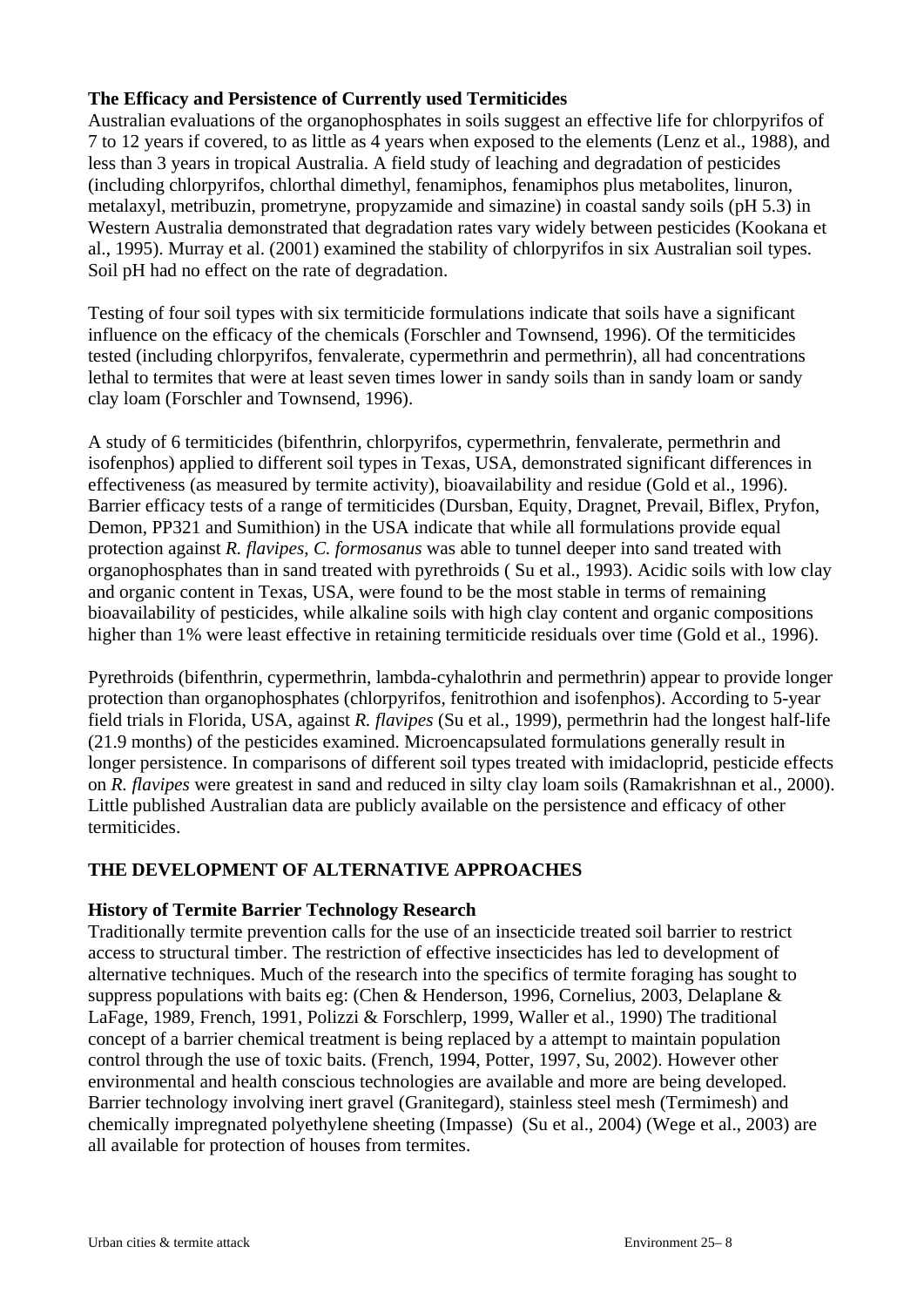The future of termite management in cities lies within an integrated approach that is able to take into account preventative and retrospective treatments for termites and that is not only effective, but is also economical, safe and environmentally friendly. Such treatments are likely to consist of physical and chemical barriers, used in combination with resistant or preserved wood or steel framing and according to the requirements of individual sites.

## **Integrated Barrier Approaches**

An effective integrated approach needs to involve industry, government and consumer groups and combine treatment and prevention programs with education, monitoring and collating data together with research into new and better measures for termite management. There is a widely perceived need for improvements in building design in order to prevent or reduce termite infestation along with increased interest and demand for physical barrier systems. New building techniques and designs, along with novel barrier systems to reduce exposure to termites are warranted, and further research on termite foraging behaviour is required to facilitate the development of more effective bait and monitoring technology. The efficiencies of different termiticide formulations need investigating so that formulations to suit specialised purposes can be improved. Thus there are many areas in which different management techniques including approaches based on integrated pest management principles can be investigated.

Several requirements have been identified (Boyd et al., 2003):

- More information is required on Australian termite biology, taxonomy and ecology. Ideally, an understanding of the way in which termites forage, how they locate food sources, what specifically attracts and repels them, and the mode and speed of infestations need to be gained.
- The risks of termite infestation need to be evaluated, both locally and nationally so that susceptible or high-risk areas, structures and building types can be identified and preventive measures taken in terms of design and construction. Building regulations and designs need to be able to reduce or eliminate high-risk housing – and eliminate or reduce conditions that are attractive to termites and/or facilitate termite infestation.
- Further education is required for homeowners, builders, designers, legislators and landscape designers so that they can reduce the risk of infestation through the avoidance of practices in landscaping and design that inadvertently favour termites i.e. ensuring good under-floor ventilation, which discourages termite activity, not stacking timber or building up soil against or near buildings, reducing timber use where inspection for termites is difficult, and not building wooden in-ground structures (e.g. untreated timber retaining walls) close to houses.
- There needs to be a specific focus on the creation of alternative barriers for the range of wooden structures that need protection. The focus needs to take account of the current limitations of physical barriers and monitoring stations which may be avoided by termites and overcome the loss of activity associated with short-term response chemicals which have replaced the more hazardous organochlorine compounds. An innovative approach to barrier design is needed that seeks to incorporate the specific features of slow release chemicals, e.g. based on natural products which are more acceptable to the environment and public health.
- Since most termite-related damage to timber occurs from subterranean termites, preventative measures rely heavily on site housekeeping and the establishment of physical or chemical barriers to stop the termites getting into the premises or timber from the underlying soil.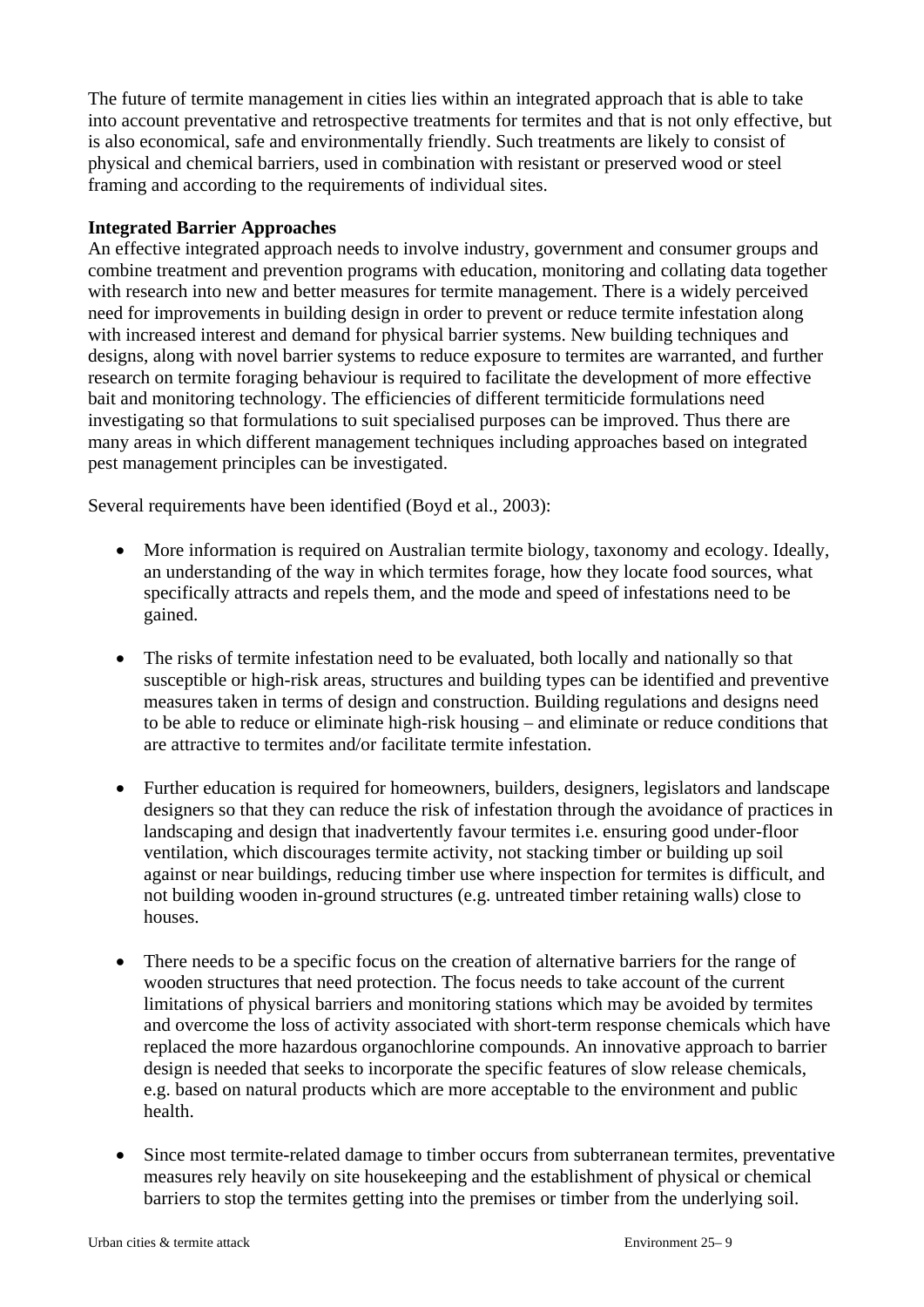Once the termites have been found in wooden structures, a range of physical and chemical techniques are available to treat and eliminate (or control) the infestation. There is a need for a reliable long-term, maintenance-free method of preventing termite infestations that poses little or no risk to human or environmental health.

As a consequence research at the University of Queensland has commenced to look into the behaviour of termiticides, current and potential, in Australian soils and under Australian conditions. Open and collaborative communication between stakeholders needs to be maintained and widened so that the concerns of each group are addressed.

# **PHYSICAL RESISTANCE OF MATERIALS TO TERMITE ATTACK**

## **Issues of Termite Attack**

The large body of work describing biologically active repellent or attractive plant volatiles is in stark contrast to research investigating physical defences of plants (Sanson et al., 2001). What physical characteristics make a material difficult for termites to attack remains largely unanswered. Studies addressing the issue typically investigate the quality of hardness or general material type. It has been suggested that termites will only damage materials less hard than mandibles of termites (Potter, 1997), yet we are unaware of any quantification of termite mandibular hardness and contributing factors. Because mandibular hardness is associated with high concentration of zinc and



 **Figure 2 Experimental apparatus to study termite attack on a synthetic barrier material (photo by A. Stewart)**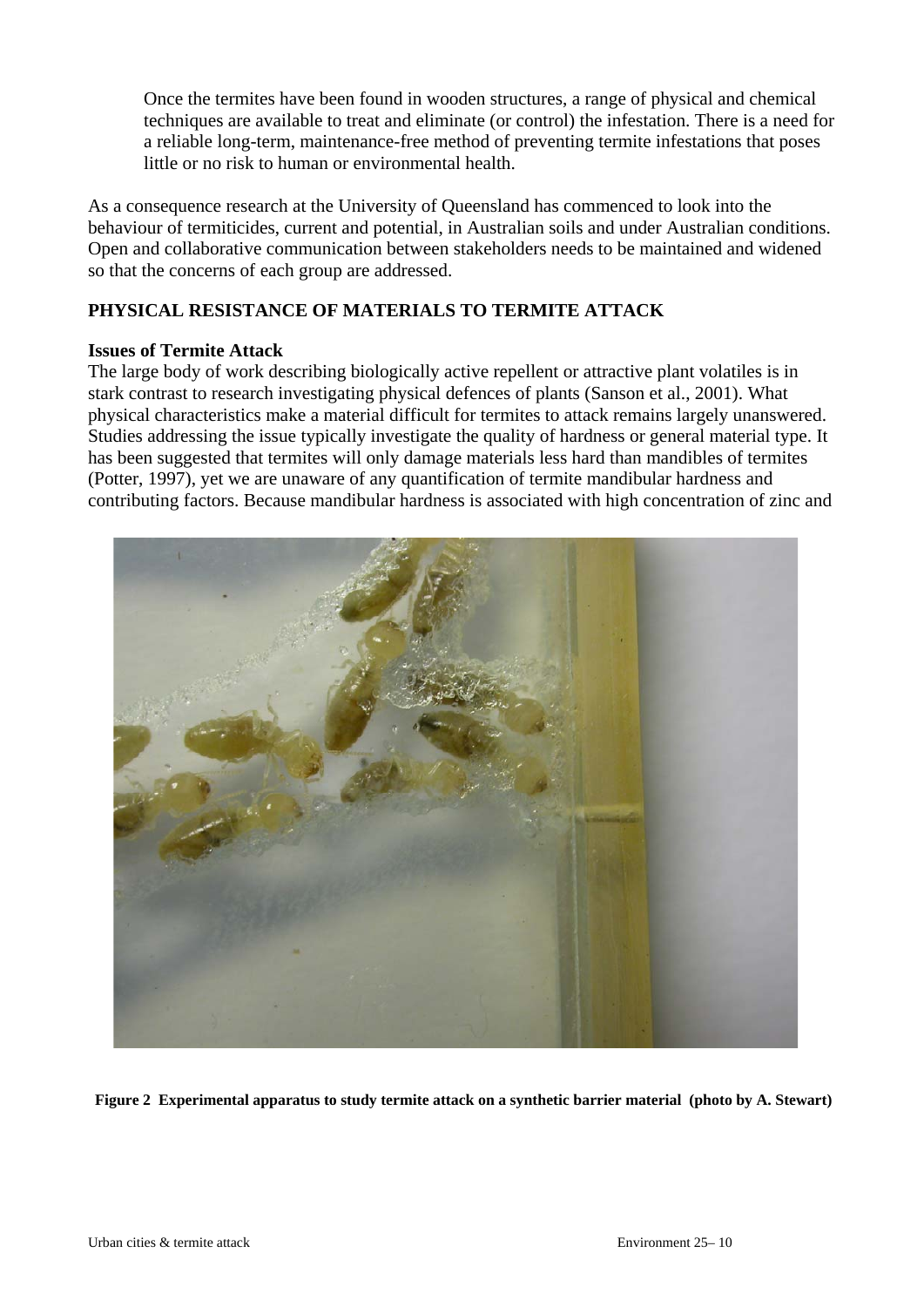other metals nutrition may have an impact on the deposition of metals (Morgan et al., 2003). *Cornitermes cumulans cinereus* author mandibles were found to contain large quantities of manganese but not zinc (Fawke et al., 1997).

More understanding of the mechanics of micro-mechanics of mandibular action is needed to predict the resistance of synthetic materials is to be made. Deligne (1999) described a plane like carpenters tool on the mandible of workers and suggested a mechanism by which it is used. A scraping action would suggest that resistance to wear may be a critical material property. Although in some materials, wear resistance is related to hardness, in others, depending on the wear mechanism, issues of toughness and fatigue resistance are the critical parameters. Moreover, quantification of the magnitude and mode of force application by mandibular action is required to establish bench marks for material properties. The mechanical force applied by mandibles can be measured, as described for several Carabid beetles and a heliothine moth (Navon et al., 1992, Wheater & Evans, 1989). Using a similar methodology we have measured the mandibular closing force for several species of termites. The response of synthetic materials to surface forces of a magnitude exerted by termites is fundamental to understanding their mechanism of resistance to termite damage (Figure 2).

## **Synthetic Materials**

Research into synthetics designed to protect timber should take into consideration the possibility that termites will be able to detect wood through the barrier, and consequently affect foraging behaviour. Early laboratory work that investigated the resistance of plastics to termite attack involved exposure of termites to test materials without any direct stimulus to attack, such as



**Figure 3 Termite damage to synthetic material without termiticide present (photo by A Stewart)**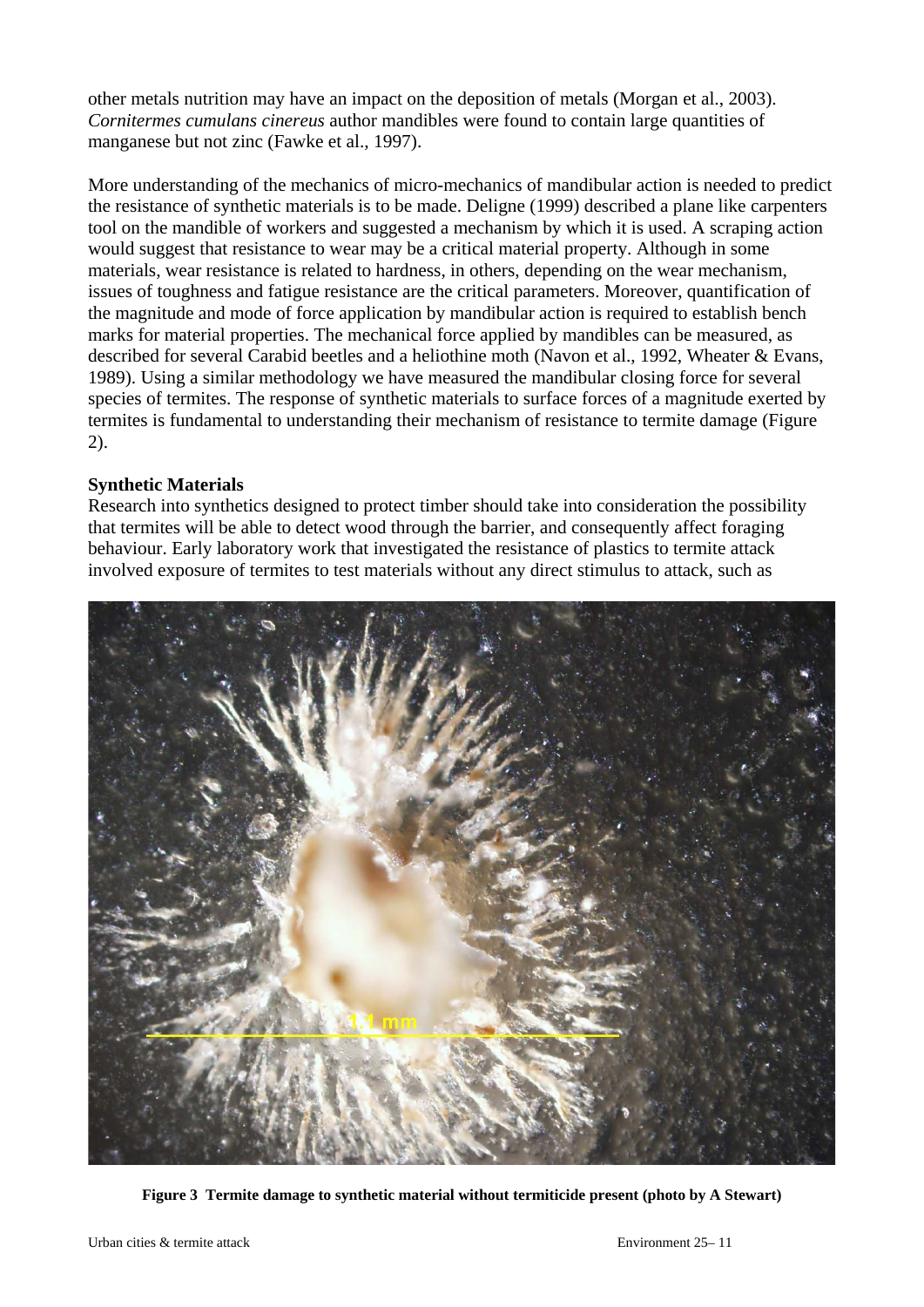providing a barrier to a food source (Gay et al., 1955, Gay & Wetherly, 1969). Lenz (1994) examined the effect of food sourced on the other side of barrier in laboratory assays field trials, inevitably involving the presence of wood, (Nakamura et al., 1985). These studies on resistance of various materials are performance based and provide little idea of exactly how quickly termites can damage materials or what causes the apparent threshold of material toughness to stop damage. Damage to wood is commonly given as a volume or weight removed per termite weight per unit of time. This, however, hasn't been attempted for damage to synthetics (Figure 2).

It is generally agreed that a high degree of hardness is required to impart resistance to termite attack (Arkell et al., 1994, Nakamura et al., 1985). Unplasticised polyvinylchloride is hard enough to repel termites, consequently various UPVC products with a hardness of Shore D 70 or higher are used in Australia for protection via plumbing holes in the concrete slab (Ewart, 2001). Nakamura et al., (1985) found nylon with hardness greater than Shore D was 72 to impart resistance in a very thin layer < 0.3 mm thick. Sheets thicker than 0.33 mm are more resistant from edge chewing than thinner sheets.

The research currently being undertaken at the University of Queensland is approaching the problem of barrier resistance by seeking to understand how termites attack various synthetic materials via mandible action (Figure 3). This is different to studies undertaken to date and will lead to an ability to provide criteria for barrier material selection.

# **TERMITE REPELLENCE**

Repellence is generally described as inability of termites to tunnel through treated substrate (Bläske & Hertel, 2001, Cornelius et al., 1995, Zhu et al., 2001) or as a tendency of termites to plug tunnels contacting undesirable substrates (Staples & Milner, 2000, Su et al., 1982), by aggregation, or lack of, on impregnated substrates (Sbeghen et al., 2002) and antifeedent properties of impregnated wood (Escoubas et al., 1995). All of these descriptions rely on a performance variable and the exact mechanism of repellence in not clear. Three types of insecticide have been described: those that repel immediately; those that kill quickly and the dying termites repel; and those that act slowly such that the termites don't die in situ (Su et al., 1982). The first two types would rate as repellent in soil penetration assays.

Various alternative compounds have the potential to repel termites if presented in a barrier system, the lower volume of chemical required in thin barrier technology may allow the use of previously prohibitively expensive or unstable compounds. Alternatives include Catnip oil (Peterson & Ems-Wilson, 2003), plant derived quinones (Ganapaty et al., 2004), semiochemicals extracted from ants (Cornelius & Grace, 1994), monoterpenoids (Cornelius et al., 1997), pathogenic fungi conidia (Staples & Milner, 2000), diterpenes (Lajide et al., 1995a), and extracts from seeds and fruits (Lajide et al., 1995b).

A variety of currently used insecticides have repellent properties including silaneophane, fenvalerate, bifenthrin, cypermethrin and permethrin all induce avoidance between 1 and 10 ppm (Su & Scheffrahn, 1990). Bifenthrin performed extremely well with *C.formosanus* at low concentrations; 1 ppm reducing tunnelling in adjacent soil 3 cm away from treated soil (48 hours) (Smith & Rust, 1990). However C. formosanus can tunnel through 10ppm if the thickness of the treated soil is 0.15cm (Su et al., 1995). The desired concentration of termiticide in thin synthetic barrier is ambiguous. Bifenthrin is repellent to termites, not unlike other parathyroids (Su et al., 1999). Soil was repellent at 1 % bifenthrin but the effect of repellence may have been through immobilisation of termites attempting to construct tunnels (Smith & Rust, 1990).

Laboratory response in terms of ability to tunnel into treated soils is generally a good reflection of results obtained from field populations, although threshold concentrations may be higher in the field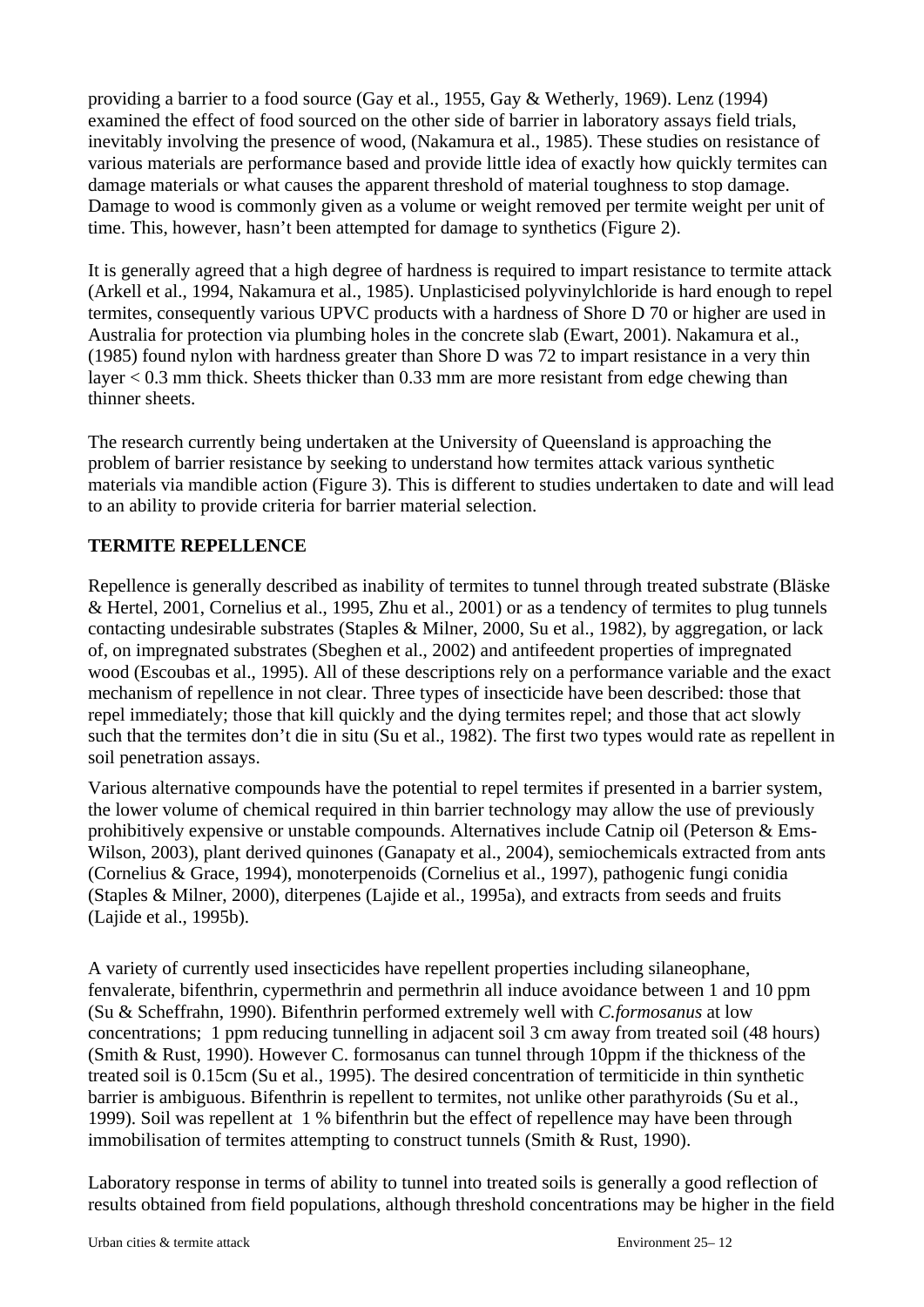in some cases, termites were more aggressive towards the treated soil in the laboratory. Interestingly the threshold of the repellent permethrin in the laboratory (1ppm) was much lower than what field populations (100ppm) could penetrate (Su et al., 1997). Soil from actual treatment sites has been used in assays (Su et al., 1993). Increased population density can increase the ability of termites to penetrate a substrate treated with an insecticide (Jones, 1990). Differing depths of soils impregnated with Dursban and other insecticides results in variation in termites ability to penetrate the barrier to the other side (Gahlgoff & Koehler, 2001, Su et al., 1995). This may not be the case in situations where the insecticide is more repellent.

# **THE FUTURE FOR AUSTRALIAN CITIES**

The problems associated with termites in Australian cities are clearly identified and requiring innovative approaches. The identified large costs to buildings and other wooden structures from termite damage reveals that termites remain part of the urban environment of Australian cities following construction. The utilisation of less-persistent termiticides following the phase-out of organochlorines has created a less desirable situation of needing to reapply chemicals every few years to maintain barrier protection giving rise to environmental and public health consequences.

The future lies with well developed termite management strategies that incorporate the kind of research that will lead to alternative barriers giving protection of wooden structures against termite attack.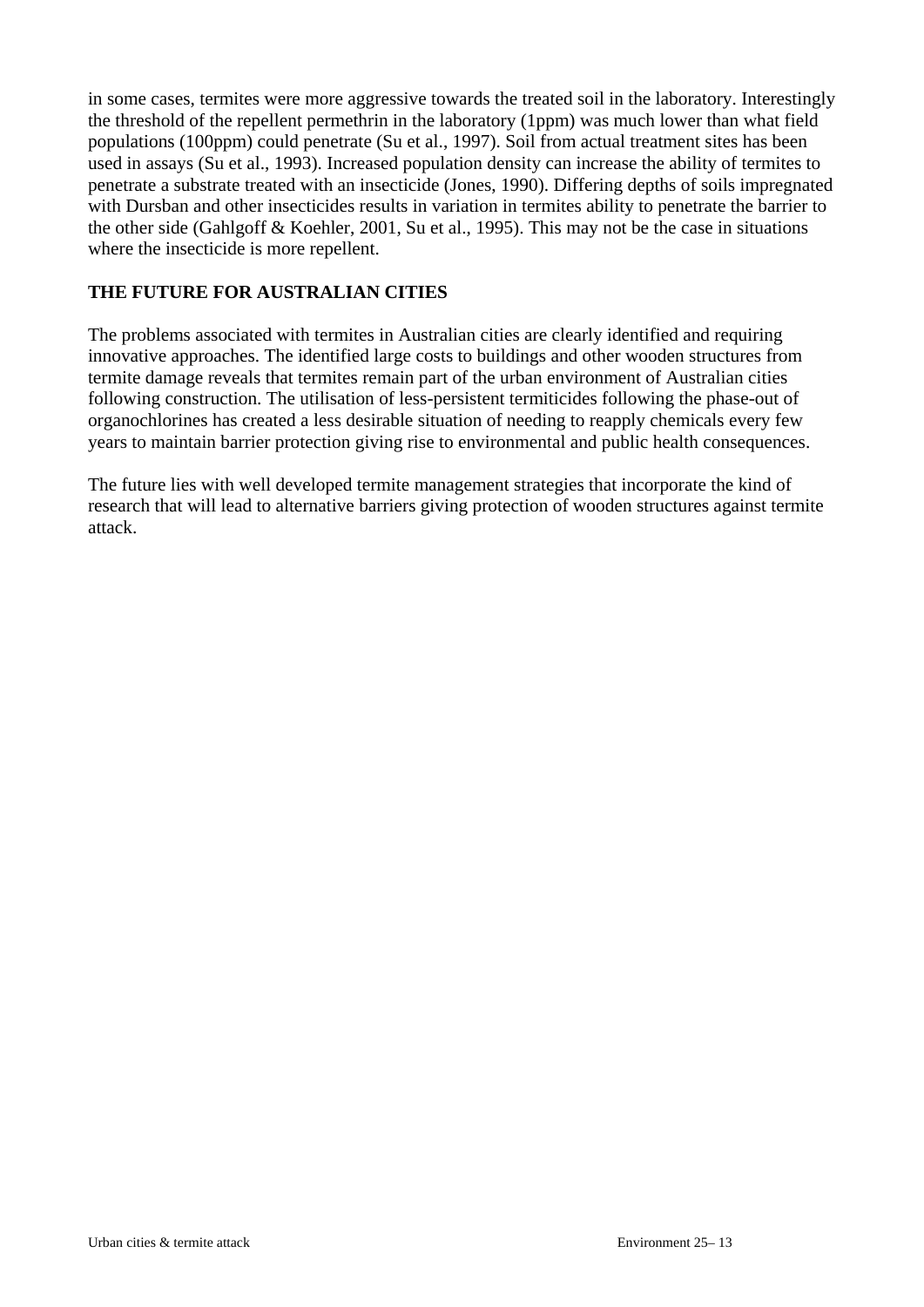# **REFERENCES**

Arkell, C., Fondeur, J. Kent, H. Lang, M. Minami, M. Pozatti, G. Soares C. & Tammenga, J. (1994) 'Prevention of termite attack on HV power cables'. *Electra* 157, pp. 69-79.

Bläske, V.U., Hertel H. & Forschler B.T. (2003 Repellent effects of isoborneol an Subterranean Termites (Isoptera: Rhinotermitidae) in soils of different composition. *Household and Structural Insects* 96 pp. 1267-1274.

Bockting, G.J.M., van de Plassche, E.J., Struijs, J., and Canton, J.H. (1993) *Soil –water partition coefficients for organic compounds* National Institute of Public Health and Environmental Protection Bilthoven, the Netherlands. Report number 679101013.

Boyd, A.M., Noller, B. White, P. Gilbert, D. Smith, D. Mortimer, M. Langford, P. Martinkovic, J. Sadler, R. Hodge, M. Moore, M.R. Murray, J. Cristaldi, C. Zalucki, M.P. Francis, I. Brown M.D. & Connell, D. (2003) 'A review of the environmental and health effects of termiticides under Australian conditions'. *Environmental Health* 3 pp. 29-58.

Caulfield, R. (2002). 'An architect's perspective'. Paper presented at the *National Termite Workshop: Designing smarter buildings, Melbourne, 17 April 2002*.

Chen, J. & Henderson, G. (1996) 'Determination of feeding preference of Formosan subterranean termite (*Coptotermes formosanus* Shiraki) for some amino acid additives'. *J Cheml Ecol* 22 pp. 2359-2369.

Cornelius, M.L. (2003) 'Evaluation of semiochemicals as feeding stimulants for the Formosan subterranean termite (Isoptera : Rhinotermidae)'. *Sociobiology* 41 pp 583-591.

Cornelius, M.L. & Grace, J.K. (1994) 'Semiocheimcals extracted from a Dolichoderine ant affects the feeding and tunneling behavior of the Formosan Subterranean termite (Isoptera: Rhinotermitidae)'. *Household and Structural Insects* 87 pp. 705-708.

Cornelius, M.L., Grace, J.K. Ford P.W. & Davidson, B.S. (1995) 'Toxicity and repellency of semiochemicals extracted from a Dolichoderine ant (Hymenoptera: Formicidae) to the Formosan subterranean termite (Isoptera: Rhinotermitidae)'. *Environmental Entomology* 24 pp. 1263-1269.

Cornelius, M.L., Grace J.K. & Yates, J.R. (1997) 'Toxicity of monoterpenoids and other natural products to the Formosan subterranean termite (Isoptera: Rhinotermitidae)'. *Journal of Economic Entomology* 90 pp. 320-325.

Delaplane, K.S. & LaFage, J.P.(1989) 'Preference of the Formosan subterranean termite (Isoptera: Rhinotermitidae) for wood damaged by conspecifics'. *Journal of Economic Entomology* 82 pp. 1363-1366.

Deligne, J. (1999) 'Functional morphology and evolution of a Carpenter's plane-like tool in the mandibles of termite workers (Insecta, Isoptera)'. *Belgian Elgian Journal of Zoology* 129 pp. 201- 218.

Escoubas, P., Lajide L. & Mizutani, J. (1995) 'Termite antifeedant activity in *Aframomum melegueta'*. *Phytochemistry* 40 pp.1097-1099.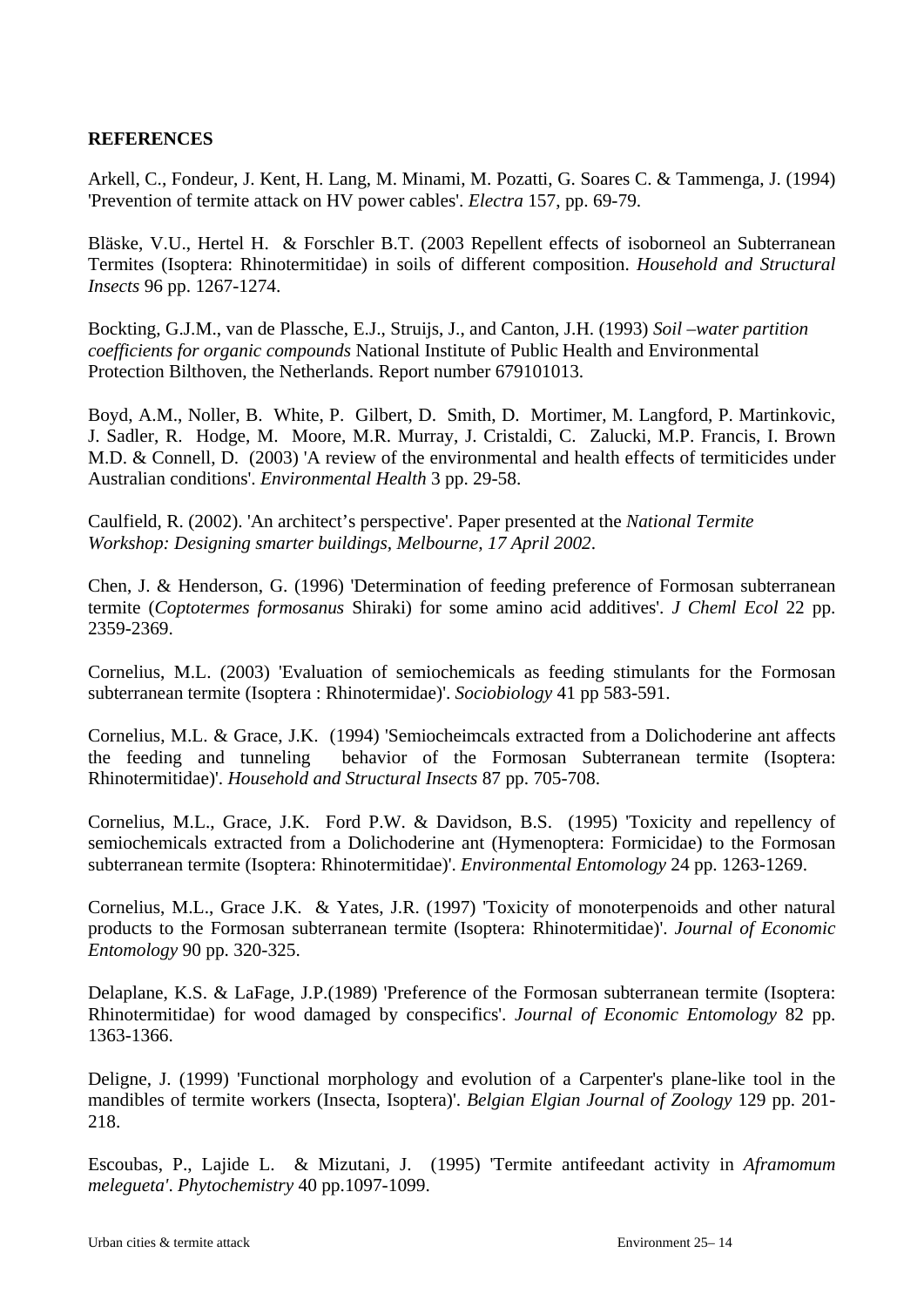Ewart, D.M., (2001) 'Termite Barriers for New Construction in Australia (Isoptera)'. *Sociobiology* 37 pp.379-388.

Fage, J.P.l., La Fage, J.P. Houghton, D.R. Smith R.N. & Eggins H.O.W. (1988) 'Termite control: changing attitudes and technologies'. *Biodeterioration 7* Cambridge: UK, September 1987. 1988, pp 1721-1726.

Fawke, J.D., McClements, J.G. & Wyeth, P.(1997) 'Cuticular metals: Quantification and mapping by complementary techniques'. *Cell Biology International* 21, pp.675-678.

Forschler, B & Townsend, M.L. (1996) 'Mortality of eastern subterranean termites (Isoptera: Rhinotermitidae) exposed to four soils treated with termiticides'. *J. Econ. Entomol.* 89 pp. 678–681.

French, J.R.J., (1991) 'Baits and foraging behavior of Australian species of Coptotermes'. *Sociobiology* 19 pp 171-186.

French, J.R.J., (1994) 'Combining physical barriers, bait and dust toxicants in future strategies for subterranean termite control (Isoptera)'. *Sociobiology* 24 pp. 77-89.

Gahlgoff, J.E.J. & Koehler, P.G. (2001) 'Penetration of the eastern subterranean termite into soil treated at barious thicknesses and concertrations of Dursban TC and Prmis 75'. *J Econ Entomol* 94 pp. 486-491.

Ganapaty, S., Thomas, P.S. Fotso, S. & Laatsch, H. (2004) 'Antitermitic quinones from Diospyros sylvatica'. *Phytochemistry* 65 pp. 1265-1271.

Gay, F., Greaves, T., Holdaway F., & Wetherly, A. (1955) 'Standard laboratory colonies of termites for evaluation the resistance of timber, timber preservatives, and other materials to termite attack'. *CSIRO Australian Bulletin 277*.

Gay, F. & Wetherly, A. (1969). 'Laboratory studies of termite resistance, part V : the termite resistance of plastics'. *Div. of Entomology CSIRO Tech Paper no 10.* 

Gold, R.E., Howell, Jr., H.N. Pawson, B.M., Wright, M.S., & Lutz, J.C. (1996) 'Persistence and bioavailability of termiticides to subterranean termites (Isoptera: Rhinotermitidae) from five soil types and locations *Proceedings of the North American termite biology and control conference,* Nassau, Bahamas in Texas'., June 3 to June 6, 1996. 28 pp.337-363.

Hill, G.F.(1942) 'Termites (Isoptera) from the Australian region: (including Australia, New Guinea and islands south of the equator between 140°E and 170° W)'. *Govt. Print, Melbourne*.

Jones, S.C. (1990) 'Effects of Population-Density on Tunneling by Formosan Subterranean Termite (Isoptera, Rhinotermitidae) through Treated Soil'. *J Econ Entomol* 83 pp. 875-878.

Kookana, R.S., Di, H.J. & Aylmore, L.A. (1995) 'A field study of leaching and degradation of nine pesticides in a sandy soil'. *Aust. J. Soil Res.* 33 pp. 1019–1030 and 48 pp. 21-24.

Lajide, L., Escoubas, P.& Mizutani, J. (1995a) 'Termite antifeedant activity in *Detarium microcarpum*. *Phytochemistry* 40 pp. 1101-1104.

Lajide, L., Escoubas, P. & J. Mizutani, 1995b. Termite antifeedant activity in *Xylopia aethiopica'*. *Phytochemistry* 40 pp. 1105-1112.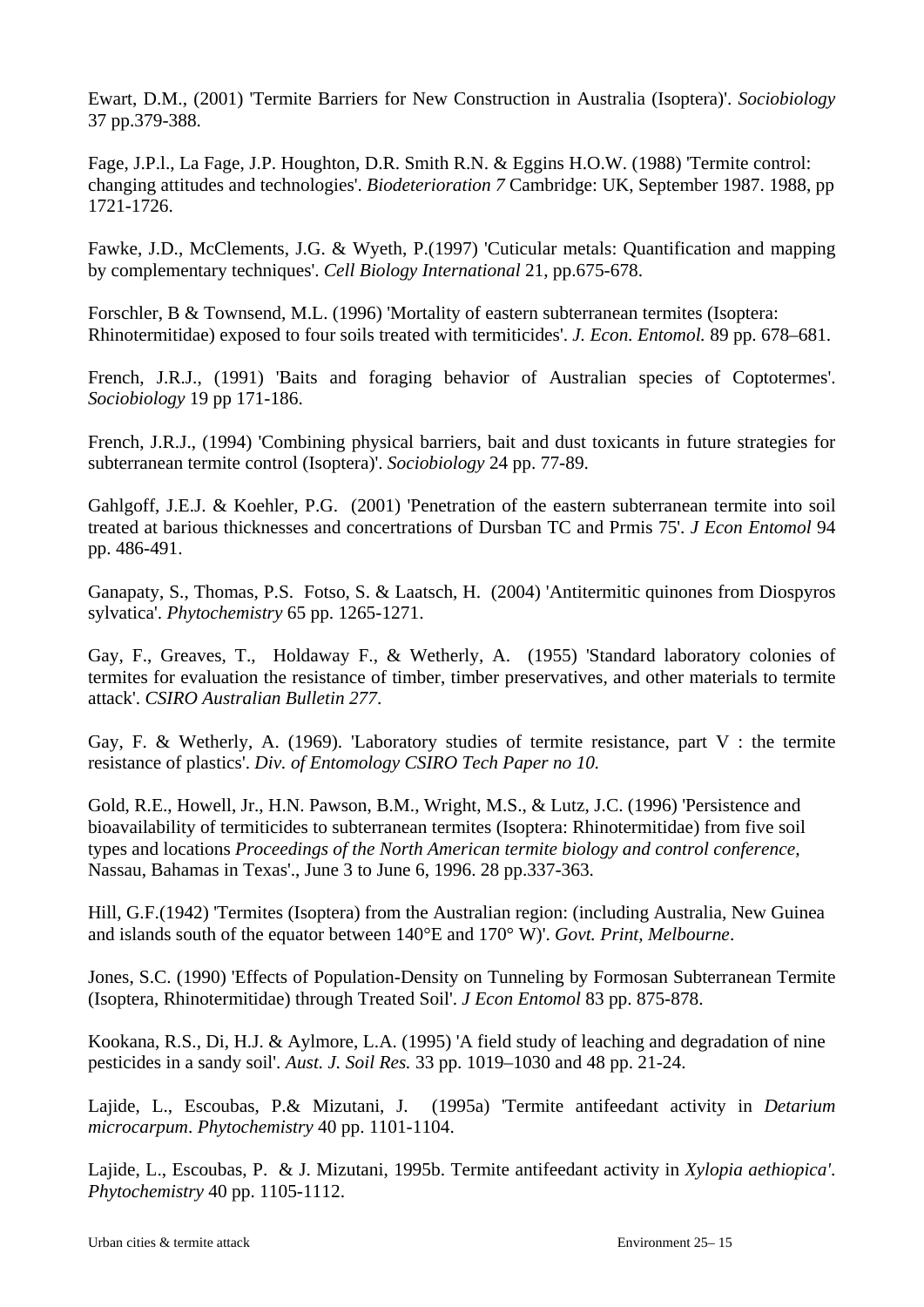Laskowski D.A. (2000) 'A Review of the physical and chemical properties of Pyrethroids' *Pyrethroid Work group.* 

La Fage, J.P., Houghton, D.R., Smith, R.N. & Eggins, H.O.W. (1988). 'Termite control: changing attitudes and technologies'. *Biodeterioration* 7 pp. 721–726.

Lenz, M. & Runko, S. (1994) 'Protection of buildings, other structures and materials in ground contact from attack by subterranean termites (Isoptera) with a physical barrier - A fine mesh of high grade stainless steel'. *Sociobiology* 24 pp. 1-16.

Lenz, M., Watson, J.A.L. & Watson, R.A. (1988) 'Australian efficacy data for chemicals used in soil barriers against subterranean termites'. *Division of Entomology Technical Paper No. 27*. CSIRO. Australia.

Miller, L.R. (1993) 'Fluorescent Dyes as Markers in Studies of Foraging Biology of Termite Colonies (Isoptera)'. *Sociobiology* 23 pp. 127-134.

Morgan, T.D., Baker, P. Kramer, K.J. Basibuyuk, H.H. & Quicke, D.L.J. (2003) 'Metals in mandibles of stored product insects: do zinc and manganese enhance the ability of larvae to infest seeds?' *J Stored Products Res* 39 pp. 65-75.

Murray, R.T., von Stein, C., Kennedy, I.R. & Sanchez-Bayo, F. (2001) 'Stability of chlorpyrifos for termiticidal control in six Australian soils'. *J. Ag. Food Chem.* 49 pp. 2844–2847.

Nakamura, T., H. Ogura, K. Sogabe, Y. Toriumi, H. Hosokawa, S. Asai & S. Ohsawa, (1985) 'Practical applications of nylon-jacketed termite-resistant power cables'. *Sumitomo-Electric-Technical-Review* 24 pp. 91-99.

Navon, A., Federici, B.A. Walsh, T.S. & Peiper, U.M. (1992) 'Adduction force of Heliothis virescens (Lepidoptera: Noctuidae) larvae fed the insecticidal crystals of Bacillus thuringiensis'. *J Econ Entomol* 85 pp. 2138-2143.

Pawson, B.M. & Gold, R.E. (1996) 'Caste differentiation and reproductive dynamics of three subterranean termites in the genus Reticulitermes (Isoptera: Rhinotermitidae)'. *Proceedings of the North American termite biology and control conference*, Nassau, Bahamas, June 3 to June 6, 1996 28 pp. 241-251.

Peters, B.C., King, J., & Wylie, F.R. (1996) 'Pests of timber in Queensland'. *Queensland Forestry Research Institute*, Brisbane.

Peters, B.C., Fitzgerald, C.J., (1988) 'Developments in termite management: Life after cyclodienes'. Modified from a paper presented at the *1998 International Pest Management Conference and 10th FAOPMA Convention* Australia, 1-6 June 1998 http://www.forests.qld.gov.au/resadv/qfri/qfpubs/termites.htm.

Peterson, C.J. & J. Ems-Wilson, (2003) 'Catnip Essential Oil as a Barrier to Subterranean Termites (Isoptera: Rhinotermitidae) in the Laboratory'. *J Econ Entomol* 96 pp. 1275-1282.

Polizzi, J.M. & Forschlerp, B.T. (1999) 'Lack of preference by *Reticulitermes* spp. (Isoptera: Rhinotermitidae) for termite feeding stations with previous termite exposure'. *J Agric & Urban Entomol* 16 pp.197-205.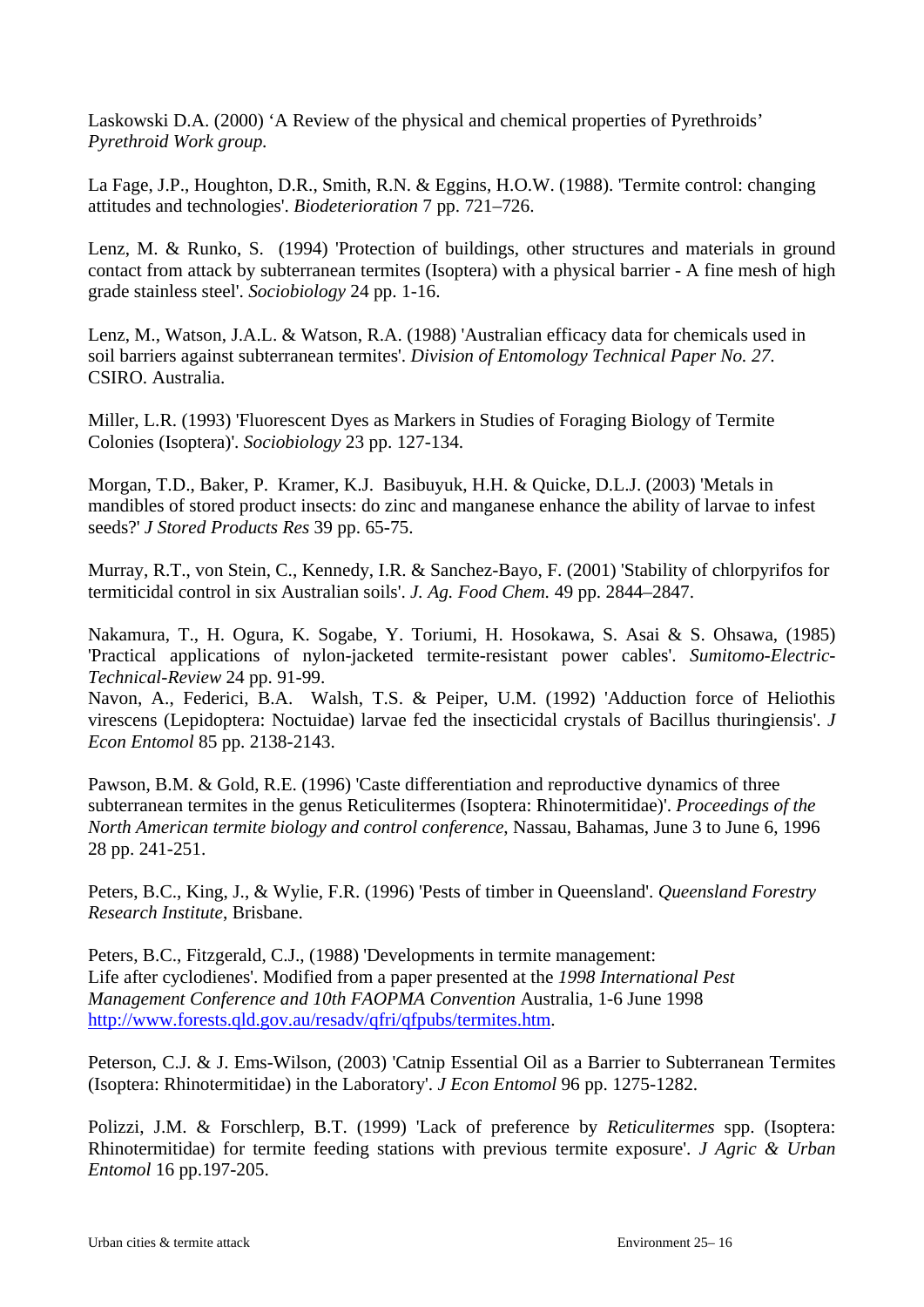Postle, A. & Abbott, I. (1991) 'Termites of Economic-Significance in Suburban Perth, Western-Australia - a Preliminary-Study of Their Distribution and Association with Types of Wood (Isoptera)'. J Aust Entomol Soc 30 pp. 183-186.

Potter, M., (1997) 'Termites'. In: Mallis (ed) *A Handbook of Pest Control.* Mallis Handbook and Technical Training Company.

Ramakrishnan, R., Suiter, D.R., Nakatsu, C.H. & Bennett, G.W. (2000) 'Feeding inhibition and mortality in *Reticulitermes flavipes* (Isoptera: Rhinotermitidae) after exposure to imidaclopridtreated soils'. *J. Econ. Entomol.* 93 pp. 422–28.

Sabljic, A., Gusten, H., Verhaar, H., & Hermens, J. (1995) 'QSAR Modelling of Soil Sorption Improvements and Systematics of Log K<sub>OC</sub> vs. Log K<sub>OW</sub> Correlations' *Chemosphere* 31 (11/12) pp. 4489-4514.

Sanson, G., Read, J., Aranwela, N., Clissold F., & Peeters, P. (2001) 'Measurement of leaf biomechanical properties in studies of herbivory: Opportunities, problems and procedures'. *Aust Ecology* 26 pp. 535-546.

Sbeghen, A.C., Dalfovo, V., Serafini, L.A. & Barros, N.M.d. (2002) 'Repellence and Toxicity of Basil, Citronella, Ho-Sho and Rosemary Oils for the Control of the Termite Cryptotermes brevis (Isoptera: Kalotermitidae)'. *Sociobiology* 40 pp. 585-594.

Smith, J.L. & Rust, M.K. (1990) "Tunnelling response and mortality of the western subterranean termite (Isoptera: Rhinotermitidae) to soil treated with termiticides". *J Econ Entomol* 83 pp. 1395- 1401.

Staples, J.A. & Milner, R.J. (2000) 'A laboratory evaluation of the repellency of Metarhizium anisopliae conidia to Coptotermes lacteus (Isoptera: Rhinotermitidae)'. *Sociobiology* 36 pp.133-148.

Su, N.Y., Tamashiro, M., Yates, J., & Haverty, M. (1982) 'Effect of behavior on the evaluation of insecticides for prevention of pr remedial control of the Formosan subterranean termite'. *J Econ Entomol* 75 pp. 188-193.

Su, N.Y. & Scheffrahn, R.H. (1990) 'Comparison of eleven soil termiticides against the Formosan Subterranean termite and eastern subterranean termites (Isoptera: Rhinotermitidae)'. *J Econ Entomol* 83 pp.1918-1924.

Su, N.Y., Scheffrahn, R.H. & Ban, P.B. (P.B.1993) 'Barrier efficacy of pyrethroid and organophosphate formulations against subterranean termites (Isoptera:Rhinotermitidae)'. *J Econ Entomol* 86 pp. 772-776.

Su, N.Y., Wheeler, G.S. & Scheffrahn, R.H. (1995) 'Subterranean termite (Isoptera: Rhinotermitidae) penetration into sand treated at various thicknesses with termiticides'. *J Econ Entomol* 88 pp. 1690-1694.

Su, N.Y., Chew, V. , Wheeler, G.S. & Scheffrahn, R.H. (1997) 'Comparison of tunnelling response into insecticide treated soil by field populations and laboratory groups of subterranean termites (Isoptera: Rhinotermitidae)'. *J Econ Entomol* 90 pp. 503-508.